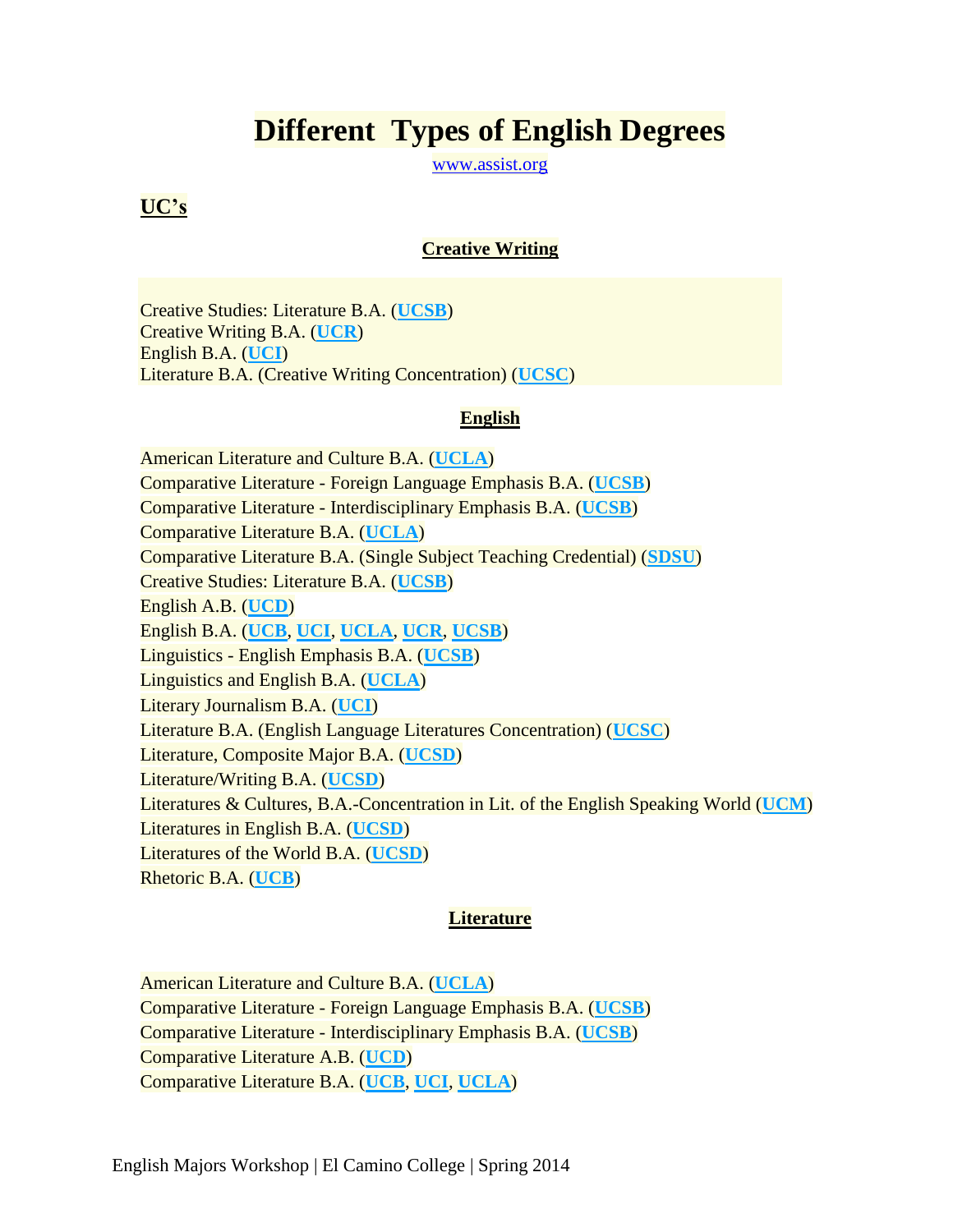English B.A. (**[UCLA](http://www2.assist.org/exploring-majors/findMajorDescription.do?abbrev=UCLA&majorId=694&type=UC)**, **[UCR](http://www2.assist.org/exploring-majors/findMajorDescription.do?abbrev=UCR&majorId=601&type=UC)**) International Studies - Literature B.A. (**[UCSD](http://www2.assist.org/exploring-majors/findMajorDescription.do?abbrev=UCSD&majorId=429&type=UC)**) Languages and Literatures/Comparative Literature B.A. (**[UCR](http://www2.assist.org/exploring-majors/findMajorDescription.do?abbrev=UCR&majorId=595&type=UC)**) Literature B.A. (**[UCSC](http://www2.assist.org/exploring-majors/findMajorDescription.do?abbrev=UCSC&majorId=147&type=UC)**) Literature B.A. (Creative Writing Concentration) (**[UCSC](http://www2.assist.org/exploring-majors/findMajorDescription.do?abbrev=UCSC&majorId=149&type=UC)**) Literature B.A. (English Language Literatures Concentration) (**[UCSC](http://www2.assist.org/exploring-majors/findMajorDescription.do?abbrev=UCSC&majorId=148&type=UC)**) Literature B.A. (French Concentration) (**[UCSC](http://www2.assist.org/exploring-majors/findMajorDescription.do?abbrev=UCSC&majorId=150&type=UC)**) Literature B.A. (German Concentration) (**[UCSC](http://www2.assist.org/exploring-majors/findMajorDescription.do?abbrev=UCSC&majorId=151&type=UC)**) Literature B.A. (Greek and Latin Literatures Concentration) (**[UCSC](http://www2.assist.org/exploring-majors/findMajorDescription.do?abbrev=UCSC&majorId=154&type=UC)**) Literature B.A. (Italian Concentration) (**[UCSC](http://www2.assist.org/exploring-majors/findMajorDescription.do?abbrev=UCSC&majorId=155&type=UC)**) Literature B.A. (Modern Literary Studies Concentration) (**[UCSC](http://www2.assist.org/exploring-majors/findMajorDescription.do?abbrev=UCSC&majorId=157&type=UC)**) Literature B.A. (Pre- and Early Modern Studies Concentration) (**[UCSC](http://www2.assist.org/exploring-majors/findMajorDescription.do?abbrev=UCSC&majorId=160&type=UC)**) Literature B.A. (Spanish/Latin American/Latino Literatures Concentration) (**[UCSC](http://www2.assist.org/exploring-majors/findMajorDescription.do?abbrev=UCSC&majorId=162&type=UC)**) Literature B.A. (World Literature and Cultural Studies Concentration) (**[UCSC](http://www2.assist.org/exploring-majors/findMajorDescription.do?abbrev=UCSC&majorId=164&type=UC)**) Literature, Composite Major B.A. (**[UCSD](http://www2.assist.org/exploring-majors/findMajorDescription.do?abbrev=UCSD&majorId=443&type=UC)**) Literature, Cultural Studies B.A. (**[UCSD](http://www2.assist.org/exploring-majors/findMajorDescription.do?abbrev=UCSD&majorId=2500000007881&type=UC)**) Literature, French B.A. (**[UCSD](http://www2.assist.org/exploring-majors/findMajorDescription.do?abbrev=UCSD&majorId=445&type=UC)**) Literature, German B.A. (**[UCSD](http://www2.assist.org/exploring-majors/findMajorDescription.do?abbrev=UCSD&majorId=446&type=UC)**) Literature, Italian B.A. (**[UCSD](http://www2.assist.org/exploring-majors/findMajorDescription.do?abbrev=UCSD&majorId=447&type=UC)**) Literature, Russian B.A. (**[UCSD](http://www2.assist.org/exploring-majors/findMajorDescription.do?abbrev=UCSD&majorId=450&type=UC)**) Literature, Spanish B.A. (**[UCSD](http://www2.assist.org/exploring-majors/findMajorDescription.do?abbrev=UCSD&majorId=453&type=UC)**) Literature/Writing B.A. (**[UCSD](http://www2.assist.org/exploring-majors/findMajorDescription.do?abbrev=UCSD&majorId=455&type=UC)**) Literatures & Cultures, B.A.-Concentration in Lit. of the English Speaking World (**[UCM](http://www2.assist.org/exploring-majors/findMajorDescription.do?abbrev=UCM&majorId=2000000007801&type=UC)**) Literatures & Cultures, B.A.-Concentration in Lit. of the Spanish Speaking World (**[UCM](http://www2.assist.org/exploring-majors/findMajorDescription.do?abbrev=UCM&majorId=2000000007802&type=UC)**) Literatures in English B.A. (**[UCSD](http://www2.assist.org/exploring-majors/findMajorDescription.do?abbrev=UCSD&majorId=444&type=UC)**) Literatures of the World B.A. (**[UCSD](http://www2.assist.org/exploring-majors/findMajorDescription.do?abbrev=UCSD&majorId=458&type=UC)**)

## **CSU's**

## **Creative Writing**

Cinema and Television Arts B.A. with option in Screenwriting (**[CSUN](http://www2.assist.org/exploring-majors/findMajorDescription.do?abbrev=CSUN&majorId=2500000008179&type=CSU)**) English (Creative Writing Track) B.A. (**[CSUSB](http://www2.assist.org/exploring-majors/findMajorDescription.do?abbrev=CSUSB&majorId=500000006456&type=CSU)**) English B.A. (**[CSUC](http://www2.assist.org/exploring-majors/findMajorDescription.do?abbrev=CSUC&majorId=500000006946&type=CSU)**, **[CSUCI](http://www2.assist.org/exploring-majors/findMajorDescription.do?abbrev=CSUCI&majorId=500000007023&type=CSU)**, **[CSULA](http://www2.assist.org/exploring-majors/findMajorDescription.do?abbrev=CSULA&majorId=500000006380&type=CSU)**, **[CSUS](http://www2.assist.org/exploring-majors/findMajorDescription.do?abbrev=CSUS&majorId=500000006852&type=CSU)**, ) English B.A. (Creative Writing Emphasis) (**[CSUCI](http://www2.assist.org/exploring-majors/findMajorDescription.do?abbrev=CSUCI&majorId=1500000007590&type=CSU)**) English B.A. - Creative Writing Option (**[CSUEB](http://www2.assist.org/exploring-majors/findMajorDescription.do?abbrev=CSUEB&majorId=500000006022&type=CSU)**) English B.A. - Language and Discourse Option (**[CSUEB](http://www2.assist.org/exploring-majors/findMajorDescription.do?abbrev=CSUEB&majorId=2500000008227&type=CSU)**) English B.A. - Literature Option (**[CSUEB](http://www2.assist.org/exploring-majors/findMajorDescription.do?abbrev=CSUEB&majorId=2500000008228&type=CSU)**) English B.A. Concentration in Creative Writing (**[SFSU](http://www2.assist.org/exploring-majors/findMajorDescription.do?abbrev=SFSU&majorId=500000006600&type=CSU)**, **[SSU](http://www2.assist.org/exploring-majors/findMajorDescription.do?abbrev=SSU&majorId=500000006525&type=CSU)**)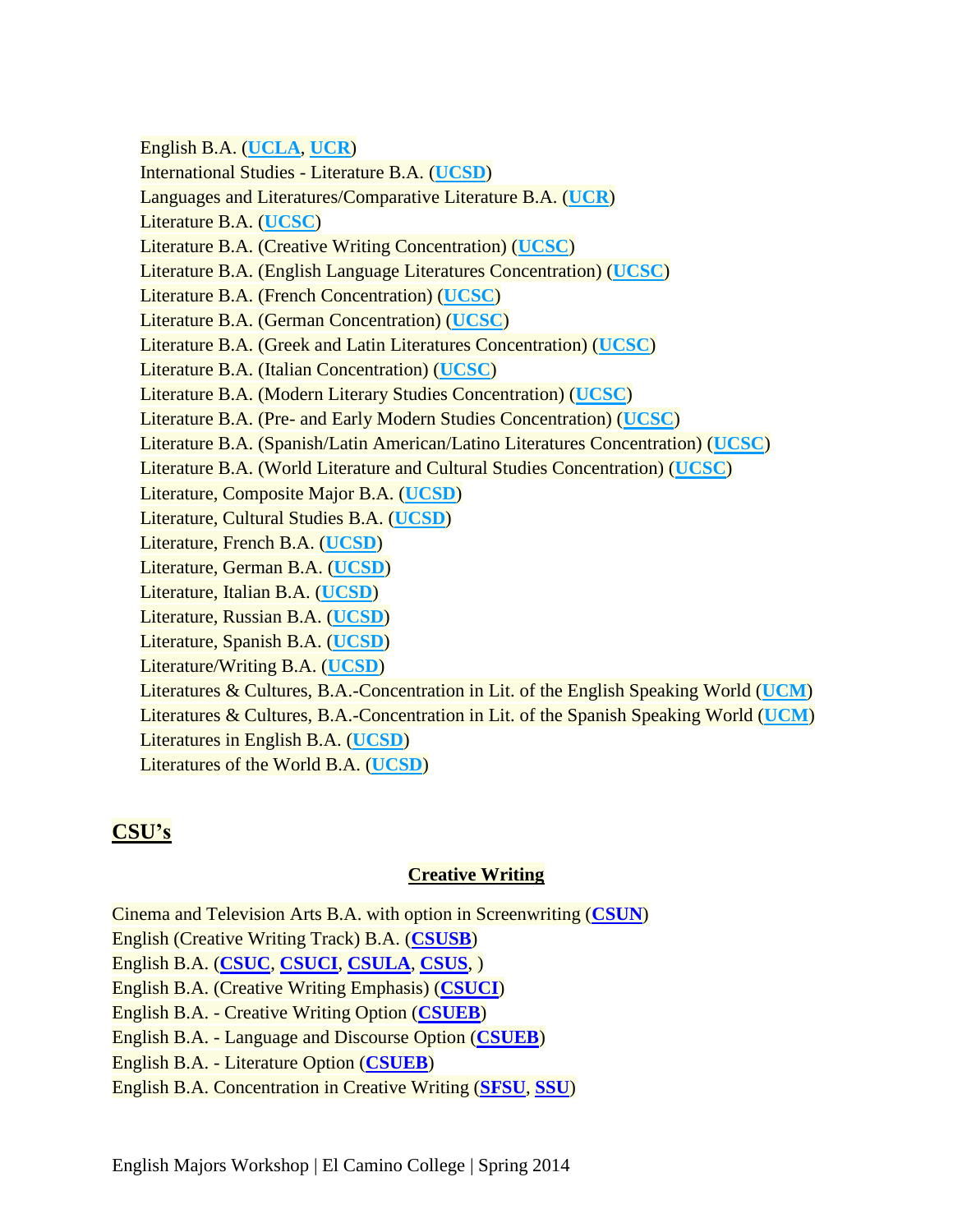English B.A. with Creative Writing Option (**[CSULB](http://www2.assist.org/exploring-majors/findMajorDescription.do?abbrev=CSULB&majorId=500000007087&type=CSU)**, **[CSUN](http://www2.assist.org/exploring-majors/findMajorDescription.do?abbrev=CSUN&majorId=500000006285&type=CSU)**) English B.A. with Pathway in Writing Practices (**[HSU](http://www2.assist.org/exploring-majors/findMajorDescription.do?abbrev=HSU&majorId=2000000007789&type=CSU)**) English B.A., (Concentration in Creative Writing) (**[SJSU](http://www2.assist.org/exploring-majors/findMajorDescription.do?abbrev=SJSU&majorId=2500000007985&type=CSU)**) English B.A.- Interdisciplinary Language, Literature, and Writing Studies Option (**[CSUEB](http://www2.assist.org/exploring-majors/findMajorDescription.do?abbrev=CSUEB&majorId=2500000008226&type=CSU)**) Film and Electronic Arts B.A. with Narrative Production Option (**[CSULB](http://www2.assist.org/exploring-majors/findMajorDescription.do?abbrev=CSULB&majorId=500000007675&type=CSU)**) Film and Electronic Arts B.A. with Theory and Practice of Cinema Option (**[CSULB](http://www2.assist.org/exploring-majors/findMajorDescription.do?abbrev=CSULB&majorId=500000007674&type=CSU)**) Human Communication B.A. (**[CSUMB](http://www2.assist.org/exploring-majors/findMajorDescription.do?abbrev=CSUMB&majorId=500000005988&type=CSU)**) Human Communication B.A. Concentration in Creative Writing and Social Action (**[CSUMB](http://www2.assist.org/exploring-majors/findMajorDescription.do?abbrev=CSUMB&majorId=500000007727&type=CSU)**) Literature B.A. (Creative Writing Concentration) (**[UCSC](http://www2.assist.org/exploring-majors/findMajorDescription.do?abbrev=UCSC&majorId=149&type=UC)**)

#### **English**

Comparative Literature B.A. (**[CSUFULL](http://www2.assist.org/exploring-majors/findMajorDescription.do?abbrev=CSUFULL&majorId=500000006700&type=CSU)**, )

Comparative Literature B.A. (Single Subject Teaching Credential) (**[SDSU](http://www2.assist.org/exploring-majors/findMajorDescription.do?abbrev=SDSU&majorId=2000000007633&type=CSU)**)

English (Creative Writing Track) B.A. (**[CSUSB](http://www2.assist.org/exploring-majors/findMajorDescription.do?abbrev=CSUSB&majorId=500000006456&type=CSU)**)

English (Linguistics Track) B.A. (**[CSUSB](http://www2.assist.org/exploring-majors/findMajorDescription.do?abbrev=CSUSB&majorId=500000006483&type=CSU)**)

English (Literature Track) B.A. (**[CSUSB](http://www2.assist.org/exploring-majors/findMajorDescription.do?abbrev=CSUSB&majorId=500000006484&type=CSU)**)

English B.A.

(**[CPSLO](http://www2.assist.org/exploring-majors/findMajorDescription.do?abbrev=CPSLO&majorId=500000005934&type=CSU)**, **[CSUC](http://www2.assist.org/exploring-majors/findMajorDescription.do?abbrev=CSUC&majorId=500000006946&type=CSU)**, **[CSUCI](http://www2.assist.org/exploring-majors/findMajorDescription.do?abbrev=CSUCI&majorId=500000007023&type=CSU)**, **[CSUDH](http://www2.assist.org/exploring-majors/findMajorDescription.do?abbrev=CSUDH&majorId=500000007468&type=CSU)**, **[CSUFRES](http://www2.assist.org/exploring-majors/findMajorDescription.do?abbrev=CSUFRES&majorId=500000006206&type=CSU)**, **[CSUFULL](http://www2.assist.org/exploring-majors/findMajorDescription.do?abbrev=CSUFULL&majorId=500000006709&type=CSU)**, **[CSULA](http://www2.assist.org/exploring-majors/findMajorDescription.do?abbrev=CSULA&majorId=500000006380&type=CSU)**, **[CSUN](http://www2.assist.org/exploring-majors/findMajorDescription.do?abbrev=CSUN&majorId=500000006292&type=CSU)**, **[CSUS](http://www2.assist.org/exploring-majors/findMajorDescription.do?abbrev=CSUS&majorId=500000006852&type=CSU)**, **[CSUSB](http://www2.assist.org/exploring-majors/findMajorDescription.do?abbrev=CSUSB&majorId=500000006461&type=CSU)**, **[CSUSTAN](http://www2.assist.org/exploring-majors/findMajorDescription.do?abbrev=CSUSTAN&majorId=500000006786&type=CSU)**, **[SDSU](http://www2.assist.org/exploring-majors/findMajorDescription.do?abbrev=SDSU&majorId=500000006108&type=CSU)**, **[SJSU](http://www2.assist.org/exploring-majors/findMajorDescription.do?abbrev=SJSU&majorId=500000007238&type=CSU)**, **[SSU](http://www2.assist.org/exploring-majors/findMajorDescription.do?abbrev=SSU&majorId=500000006531&type=CSU)** )

English B.A. (Creative Writing Emphasis) (**[CSUCI](http://www2.assist.org/exploring-majors/findMajorDescription.do?abbrev=CSUCI&majorId=1500000007590&type=CSU)**)

English B.A. (English Education Preparation, Pre-Credential) (**[CSUCI](http://www2.assist.org/exploring-majors/findMajorDescription.do?abbrev=CSUCI&majorId=1500000007592&type=CSU)**)

English B.A. (Multicultural Literature Emphasis) (**[CSUCI](http://www2.assist.org/exploring-majors/findMajorDescription.do?abbrev=CSUCI&majorId=1500000007591&type=CSU)**)

English B.A. - Creative Writing Option (**[CSUEB](http://www2.assist.org/exploring-majors/findMajorDescription.do?abbrev=CSUEB&majorId=500000006022&type=CSU)**)

English B.A. - Language and Discourse Option (**[CSUEB](http://www2.assist.org/exploring-majors/findMajorDescription.do?abbrev=CSUEB&majorId=2500000008227&type=CSU)**)

English B.A. - Literature Option (**[CSUEB](http://www2.assist.org/exploring-majors/findMajorDescription.do?abbrev=CSUEB&majorId=2500000008228&type=CSU)**)

English B.A. - Single Subject Teaching (**[SDSU](http://www2.assist.org/exploring-majors/findMajorDescription.do?abbrev=SDSU&majorId=500000008226&type=CSU)**)

English B.A. Concentration in Creative Writing (**[SFSU](http://www2.assist.org/exploring-majors/findMajorDescription.do?abbrev=SFSU&majorId=500000006600&type=CSU)**, **[SSU](http://www2.assist.org/exploring-majors/findMajorDescription.do?abbrev=SSU&majorId=500000006525&type=CSU)**)

English B.A. Concentration in English Education (**[SFSU](http://www2.assist.org/exploring-majors/findMajorDescription.do?abbrev=SFSU&majorId=2500000007940&type=CSU)**)

English B.A. Concentration in Individual Major (**[SFSU](http://www2.assist.org/exploring-majors/findMajorDescription.do?abbrev=SFSU&majorId=500000007927&type=CSU)**)

English B.A. Concentration in Linguistics (**[SFSU](http://www2.assist.org/exploring-majors/findMajorDescription.do?abbrev=SFSU&majorId=500000006638&type=CSU)**)

English B.A. Concentration in Literature (**[SFSU](http://www2.assist.org/exploring-majors/findMajorDescription.do?abbrev=SFSU&majorId=500000006640&type=CSU)**, **[SSU](http://www2.assist.org/exploring-majors/findMajorDescription.do?abbrev=SSU&majorId=500000006549&type=CSU)**)

English B.A. Concentration in Teaching English to Speakers of Other Languages (**[CSUSTAN](http://www2.assist.org/exploring-majors/findMajorDescription.do?abbrev=CSUSTAN&majorId=500000007809&type=CSU)**)

English B.A. in Language and Literature Option (**[CSUB](http://www2.assist.org/exploring-majors/findMajorDescription.do?abbrev=CSUB&majorId=500000007178&type=CSU)**)

English B.A. with Creative Writing Option (**[CSULB](http://www2.assist.org/exploring-majors/findMajorDescription.do?abbrev=CSULB&majorId=500000007087&type=CSU)**, **[CSUN](http://www2.assist.org/exploring-majors/findMajorDescription.do?abbrev=CSUN&majorId=500000006285&type=CSU)**)

English B.A. with Credential Emphasis Option (**[CSUB](http://www2.assist.org/exploring-majors/findMajorDescription.do?abbrev=CSUB&majorId=2500000008357&type=CSU)**)

English B.A. with English Education Option (**[CPP](http://www2.assist.org/exploring-majors/findMajorDescription.do?abbrev=CPP&majorId=500000007399&type=CSU)**, **[CSUDH](http://www2.assist.org/exploring-majors/findMajorDescription.do?abbrev=CSUDH&majorId=2500000007990&type=CSU)**, **[CSULB](http://www2.assist.org/exploring-majors/findMajorDescription.do?abbrev=CSULB&majorId=500000007717&type=CSU)**)

English B.A. with English Subject Matter Program Option (**[CSUN](http://www2.assist.org/exploring-majors/findMajorDescription.do?abbrev=CSUN&majorId=500000007971&type=CSU)**)

English B.A. with Honors Option (**[CSUN](http://www2.assist.org/exploring-majors/findMajorDescription.do?abbrev=CSUN&majorId=2500000008169&type=CSU)**)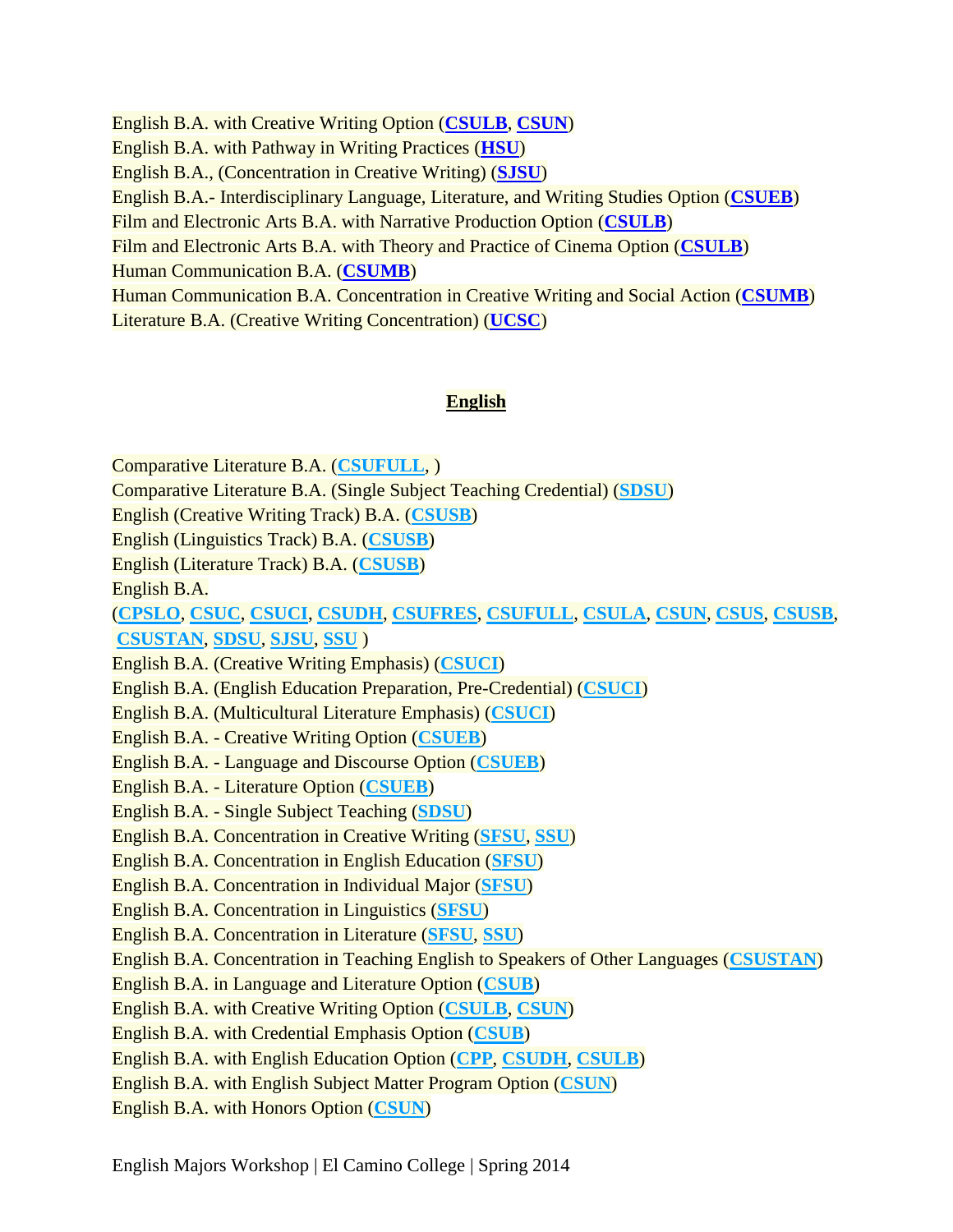English B.A. with Integrated English Subject Matter Program Option (**[CSUN](http://www2.assist.org/exploring-majors/findMajorDescription.do?abbrev=CSUN&majorId=2500000008170&type=CSU)**) English B.A. with Language & Linguistics Option (**[CSUDH](http://www2.assist.org/exploring-majors/findMajorDescription.do?abbrev=CSUDH&majorId=500000007485&type=CSU)**) English B.A. with Literature and Language Option (**[CPP](http://www2.assist.org/exploring-majors/findMajorDescription.do?abbrev=CPP&majorId=500000007986&type=CSU)**) English B.A. with Literature Option (**[CSUDH](http://www2.assist.org/exploring-majors/findMajorDescription.do?abbrev=CSUDH&majorId=500000007486&type=CSU)**, **[CSULB](http://www2.assist.org/exploring-majors/findMajorDescription.do?abbrev=CSULB&majorId=500000007097&type=CSU)**, **[CSUN](http://www2.assist.org/exploring-majors/findMajorDescription.do?abbrev=CSUN&majorId=500000006317&type=CSU)**) English B.A. with Option in General English (**[CSULA](http://www2.assist.org/exploring-majors/findMajorDescription.do?abbrev=CSULA&majorId=500000008054&type=CSU)**) English B.A. with Option in Single Subject Credential (**[CSULA](http://www2.assist.org/exploring-majors/findMajorDescription.do?abbrev=CSULA&majorId=500000008056&type=CSU)**) English B.A. with Pathway in Literary Studies (**[HSU](http://www2.assist.org/exploring-majors/findMajorDescription.do?abbrev=HSU&majorId=2000000007788&type=CSU)**) English B.A. with Pathway in Teaching the Language Arts (**[HSU](http://www2.assist.org/exploring-majors/findMajorDescription.do?abbrev=HSU&majorId=500000007874&type=CSU)**) English B.A. with Pathway in Writing Practices (**[HSU](http://www2.assist.org/exploring-majors/findMajorDescription.do?abbrev=HSU&majorId=2000000007789&type=CSU)**) English B.A. with Rhetoric and Composition Option (**[CSULB](http://www2.assist.org/exploring-majors/findMajorDescription.do?abbrev=CSULB&majorId=500000007715&type=CSU)**) English B.A. with Special Emphasis Option (**[CSULB](http://www2.assist.org/exploring-majors/findMajorDescription.do?abbrev=CSULB&majorId=500000007716&type=CSU)**) English B.A., (Concentration in Career Writing) (**[SJSU](http://www2.assist.org/exploring-majors/findMajorDescription.do?abbrev=SJSU&majorId=2000000007738&type=CSU)**) English B.A., (Concentration in Creative Writing) (**[SJSU](http://www2.assist.org/exploring-majors/findMajorDescription.do?abbrev=SJSU&majorId=2500000007985&type=CSU)**) English B.A., Preparation for Teaching (Single Subject) (**[SJSU](http://www2.assist.org/exploring-majors/findMajorDescription.do?abbrev=SJSU&majorId=2000000007739&type=CSU)**) English B.A.- Interdisciplinary Language, Literature, and Writing Studies Option (**[CSUEB](http://www2.assist.org/exploring-majors/findMajorDescription.do?abbrev=CSUEB&majorId=2500000008226&type=CSU)**) Environmental Studies B.A. (**[HSU](http://www2.assist.org/exploring-majors/findMajorDescription.do?abbrev=HSU&majorId=2500000008275&type=CSU)**) Human Communication B.A. (**[CSUMB](http://www2.assist.org/exploring-majors/findMajorDescription.do?abbrev=CSUMB&majorId=500000005988&type=CSU)**) Human Communication B.A. Concentration in Creative Writing and Social Action (**[CSUMB](http://www2.assist.org/exploring-majors/findMajorDescription.do?abbrev=CSUMB&majorId=500000007727&type=CSU)**) Liberal Studies B.A. - Liberal Arts Option (**[CSUEB](http://www2.assist.org/exploring-majors/findMajorDescription.do?abbrev=CSUEB&majorId=500000008137&type=CSU)**) Liberal Studies B.A. Concentration in English (**[CSUSTAN](http://www2.assist.org/exploring-majors/findMajorDescription.do?abbrev=CSUSTAN&majorId=500000007824&type=CSU)**) Liberal Studies B.S. Concentration in English (**[CPSLO](http://www2.assist.org/exploring-majors/findMajorDescription.do?abbrev=CPSLO&majorId=2500000008490&type=CSU)**)

Literature and Writing Studies B.A. (**[CSUSM](http://www2.assist.org/exploring-majors/findMajorDescription.do?abbrev=CSUSM&majorId=500000007042&type=CSU)**)

### **Literature**

Africana Studies B.A. with Language and Literacy Traditions Concentration (**[CSUDH](http://www2.assist.org/exploring-majors/findMajorDescription.do?abbrev=CSUDH&majorId=1000000007575&type=CSU)**) Arabic Language, Literature and Culture B.A. (**[CSUSB](http://www2.assist.org/exploring-majors/findMajorDescription.do?abbrev=CSUSB&majorId=2500000007959&type=CSU)**) Asian Studies B.A. with Emphasis in Chinese Studies and Language (**[SDSU](http://www2.assist.org/exploring-majors/findMajorDescription.do?abbrev=SDSU&majorId=2500000008402&type=CSU)**) Chicana/Chicano Studies B.A. with Language and Literature Concentration (**[CSUDH](http://www2.assist.org/exploring-majors/findMajorDescription.do?abbrev=CSUDH&majorId=2500000007871&type=CSU)**) Comparative Literature B.A. (**[CSUFULL](http://www2.assist.org/exploring-majors/findMajorDescription.do?abbrev=CSUFULL&majorId=500000006700&type=CSU)**, **[SDSU](http://www2.assist.org/exploring-majors/findMajorDescription.do?abbrev=SDSU&majorId=500000006099&type=CSU)**, **[SFSU](http://www2.assist.org/exploring-majors/findMajorDescription.do?abbrev=SFSU&majorId=500000006597&type=CSU)**, ) Comparative Literature B.A. (Single Subject Teaching Credential) (**[SDSU](http://www2.assist.org/exploring-majors/findMajorDescription.do?abbrev=SDSU&majorId=2000000007633&type=CSU)**) Comparative World Literature B.A. (**[CSULB](http://www2.assist.org/exploring-majors/findMajorDescription.do?abbrev=CSULB&majorId=500000007083&type=CSU)**) English (Literature Track) B.A. (**[CSUSB](http://www2.assist.org/exploring-majors/findMajorDescription.do?abbrev=CSUSB&majorId=500000006484&type=CSU)**) English B.A. (**[CSUC](http://www2.assist.org/exploring-majors/findMajorDescription.do?abbrev=CSUC&majorId=500000006946&type=CSU)**, **[CSUCI](http://www2.assist.org/exploring-majors/findMajorDescription.do?abbrev=CSUCI&majorId=500000007023&type=CSU)**, **[CSUS](http://www2.assist.org/exploring-majors/findMajorDescription.do?abbrev=CSUS&majorId=500000006852&type=CSU)**, **[SDSU](http://www2.assist.org/exploring-majors/findMajorDescription.do?abbrev=SDSU&majorId=500000006108&type=CSU)**, **[SSU](http://www2.assist.org/exploring-majors/findMajorDescription.do?abbrev=SSU&majorId=500000006531&type=CSU)**, ) English B.A. (Multicultural Literature Emphasis) (**[CSUCI](http://www2.assist.org/exploring-majors/findMajorDescription.do?abbrev=CSUCI&majorId=1500000007591&type=CSU)**) English B.A. - Creative Writing Option (**[CSUEB](http://www2.assist.org/exploring-majors/findMajorDescription.do?abbrev=CSUEB&majorId=500000006022&type=CSU)**) English B.A. - Language and Discourse Option (**[CSUEB](http://www2.assist.org/exploring-majors/findMajorDescription.do?abbrev=CSUEB&majorId=2500000008227&type=CSU)**) English B.A. - Literature Option (**[CSUEB](http://www2.assist.org/exploring-majors/findMajorDescription.do?abbrev=CSUEB&majorId=2500000008228&type=CSU)**) English B.A. - Single Subject Teaching (**[SDSU](http://www2.assist.org/exploring-majors/findMajorDescription.do?abbrev=SDSU&majorId=500000008226&type=CSU)**) English B.A. Concentration in Literature (**[SFSU](http://www2.assist.org/exploring-majors/findMajorDescription.do?abbrev=SFSU&majorId=500000006640&type=CSU)**, **[SSU](http://www2.assist.org/exploring-majors/findMajorDescription.do?abbrev=SSU&majorId=500000006549&type=CSU)**)